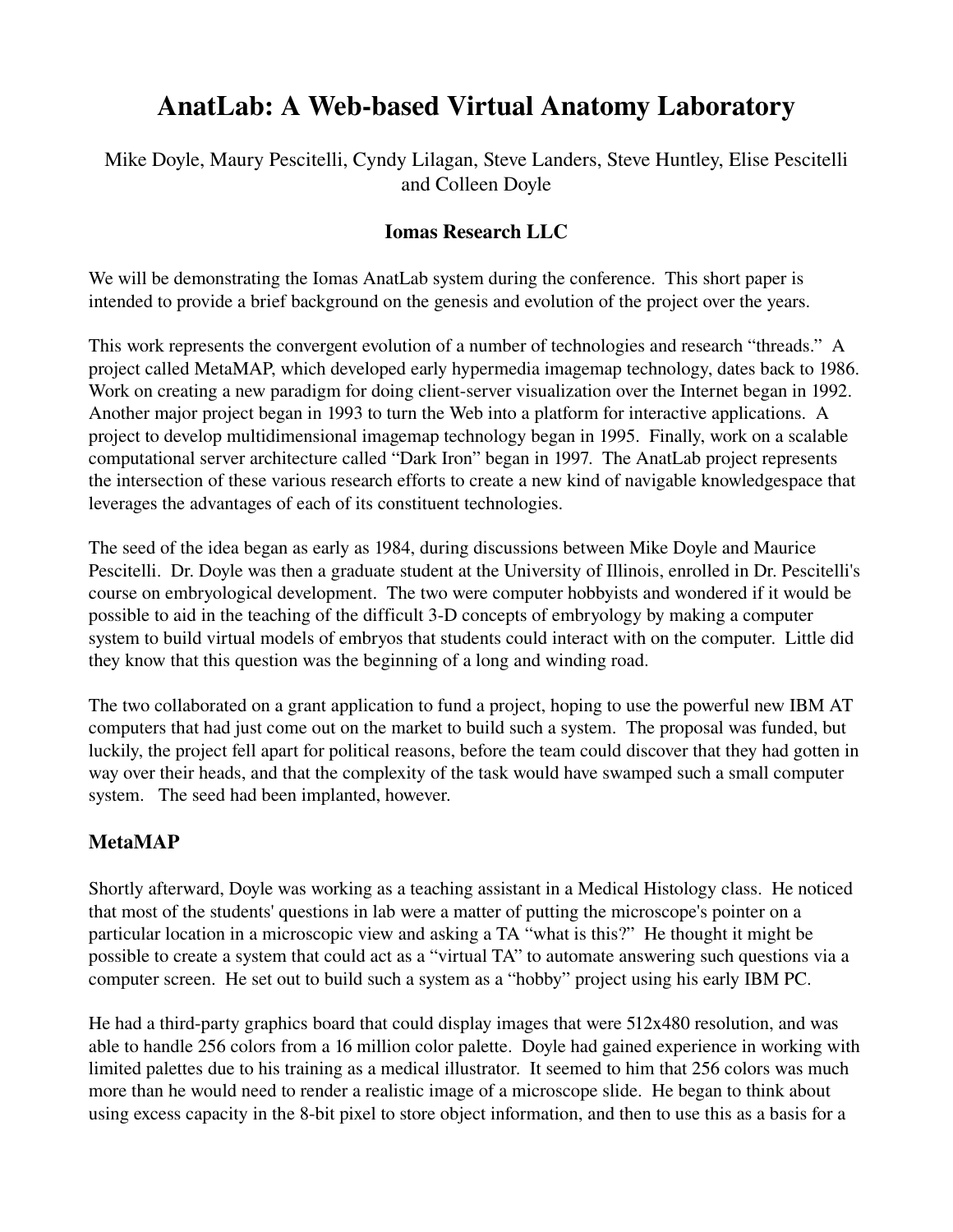program to automatically identify image features in response to users' mouse clicks. He made a small "browser program" that allowed a user to navigate from image to image and to retrieve text information about image features merely by clicking on "hotspots" in the images. The resulting new technology, called MetaMAP, was awarded a U.S. patent (4,847,604) in 1989.

A unique aspect of this program was that this was an "open" hypermedia system, in that it allowed "webs" of information to be created and navigated that could be arbitrarily large, since it used image files and "secondary maps" that were external to the navigation program. Unlike the previously-used "closed" hypermedia systems that required the hypermedia application to store a complete representation of the network of hypertext links within the program's address space, and that resulted in large unwieldy programs needed to handle large databases, Doyle's system could use a small browser program to allow a user to navigate from image to image throughout a potentially infinitely-large web of interconnected data. As far as the authors are aware, MetaMAP was the first open distributed hypermedia system, predating the World Wide Web by three years. It was certainly the first Web-like hypermedia imagemap system, employing a true client-side imagemap architecture in the mid-1980s.

Since then, the Web has provided a simple mechanism, called an imagemap or ISMAP, for linking 2 dimensional spatial data (images) to related symbolic information (URLs). This is a simple technology that links simple polygonal regions within images to the locations of data objects on the Internet. Web imagemaps are currently an established standard mechanism that is used for creating graphically attractive user interfaces to Web pages. Unfortunately, the standard polygon-based ISMAP technology that is used in most Web imagemap systems can only work with simple polygon maps, and becomes either intolerably slow or totally unusable for mapping high-resolution images with large numbers of irregularly shaped objects, such as is the case with complex biomedical images.



Figure 1: A very complex Web-based imagemap made possible by Doyle's MetaMAP technology

For this reason, Doyle's MetaMAP system was adapted to the Web imagemap architecture. The efficiencies that allowed hypermedia imagemaps on 4.7 MHz IBM PCs in 1986 allowed the creation of incredibly-complex imagemaps on newer hardware platforms. Current implementations of MetaMAP allow as many as 16 million different classes or hotspots within a single image, where even each pixel can be an independently-addressable hotspot (for images of fewer than 16 million pixels). Figure 1, above, is an example of what is probably the most complex type of 2-D imagemap on the web today (viewable at http://maury.bionetlab.org/vhm10). The left frame shows a very complex scene full of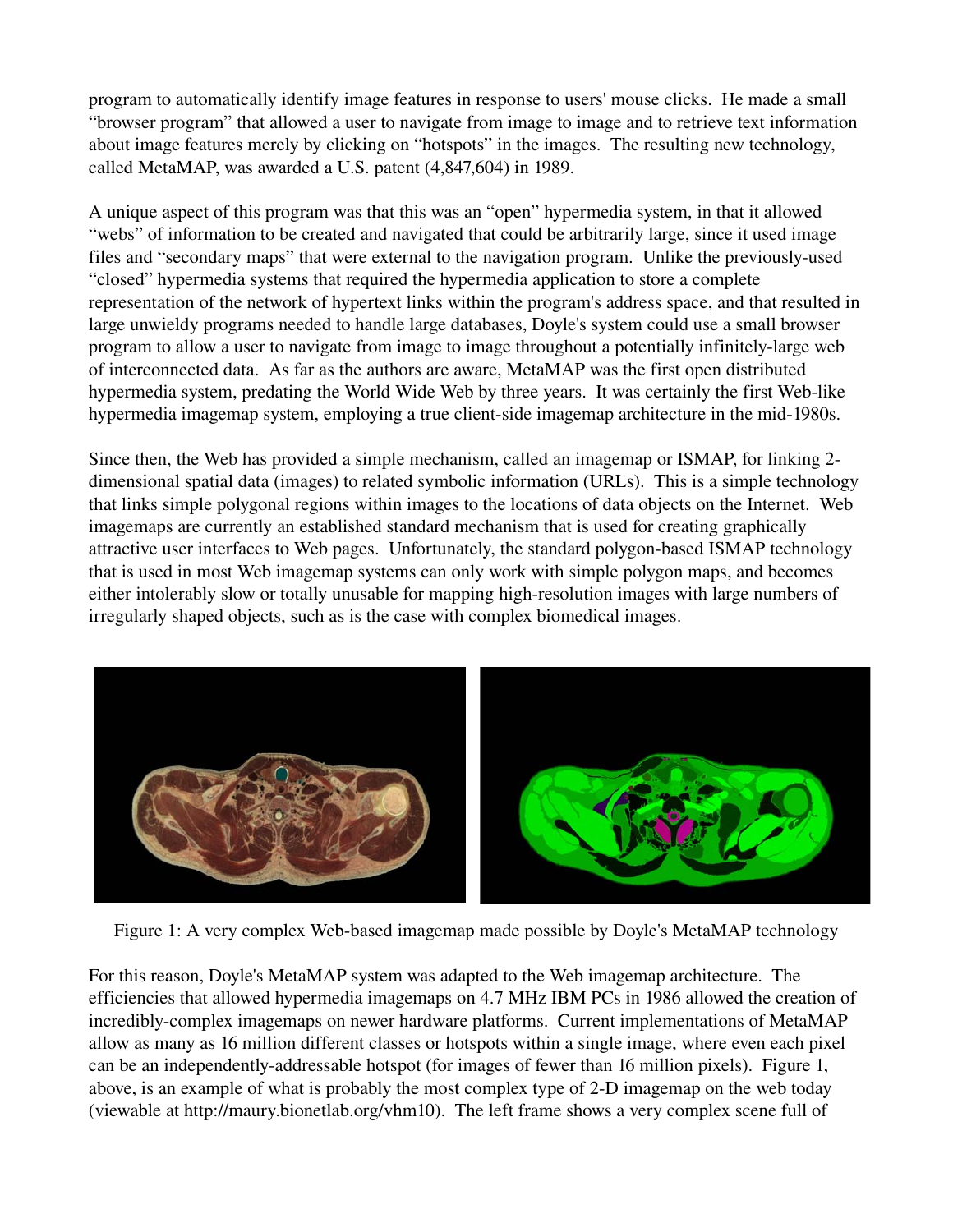many objects. The right frame shows the MetaMAP-based secondary map which correlates each image object to a unique 24-bit object index, where each object index appears in the map as a unique 24-bit color.

#### Visible Human Nameserver

The MetaMAP system was then used by the Iomas team to create an anatomical object table which corresponded to the 2000 anatomical features represented in the Visible Human Project image dataset. This table correlated the 24-bit object index with an appropriate server response. The MetaMAP server allows script-based programs to be associated with image objects. Initially, a simple html script is associated with each object. In the future, however, more sophisticated programmed responses can be associated with each anatomical object merely by setting a flag in the object's table record and inserting an appropriate Tcl script in each anatomical object record's "script" field. Using the zMap technology described below, the anatomical object MetaMAP images and the related object data table were then used to set up a Visible-Human-specific "anatomical nameserver." This server can be employed as a general-purpose information server by anyone on the Internet who has the ability to determine the x,y,z coordinate of any voxel with the VHP male dataset.

A simple HTTP GET request issued in the form of http://maury.bionetlab.org/cgi-

bin/mapper.cgi/vhm10@vh10@z.tif?x,y will result in the nameserver returning the anatomical object name corresponding to that voxel location in the VHP male dataset. It should be remembered that the first z coordinate in the VHP male data is 1001, so the range of valid z values for the male would be 1001 to 2878. Further, the x and y origin for each section image is offset from the original NLM data by a few pixels in order to correspond to the most commonly used set of VHP image data, which has had excess image data outside of the body cropped. This system can be queried by any conventional Web browser.

For example, issuing the above request with x,y,z values of 764,554,1400 will return "Lumen of the Pulmonary Vein, Right" The complete HTTP request to receive such a response would be http://maury.bionetlab.org/cgi-bin/mapper.cgi/vhm10@vh10@1400.tif?764,554. A simple test of the system would be to enter the above query string into a Web browser's URL window and then hit the ENTER key. This should result in the display of the associated anatomical structure name (Lumen of the Pulmonary Vein - Right) in the browser's document window.

## The zMap System

In 1995, Dr. Doyle became interested in the advantages that MetaMAP-based systems might provide with respect to increasing the "dimensionality" of Web imagemap-based media. He realized that the spatial indexing efficiencies of MetaMAP might allow it to be used as a basis for 3-dimensional imagespaces, such as used in virtual reality environments. He began work on an enhancement to the basic MetaMAP system that would allow 3-dimensional imagemaps to be created and used in support of rich interactive media viewed through Web browsers. This technology, called the zMap system, was first designed for implementing moving hotspots for animations and videos, where time is the  $3<sup>rd</sup>$  dimension. The zMap system was awarded a U.S. Patent (6,616,701) in 2003.

Both server-side and client-side systems use secondary maps of 24-bit color "indices," where a given x,y,z coordinate in the original image data corresponds to an homologous x,y,z location in the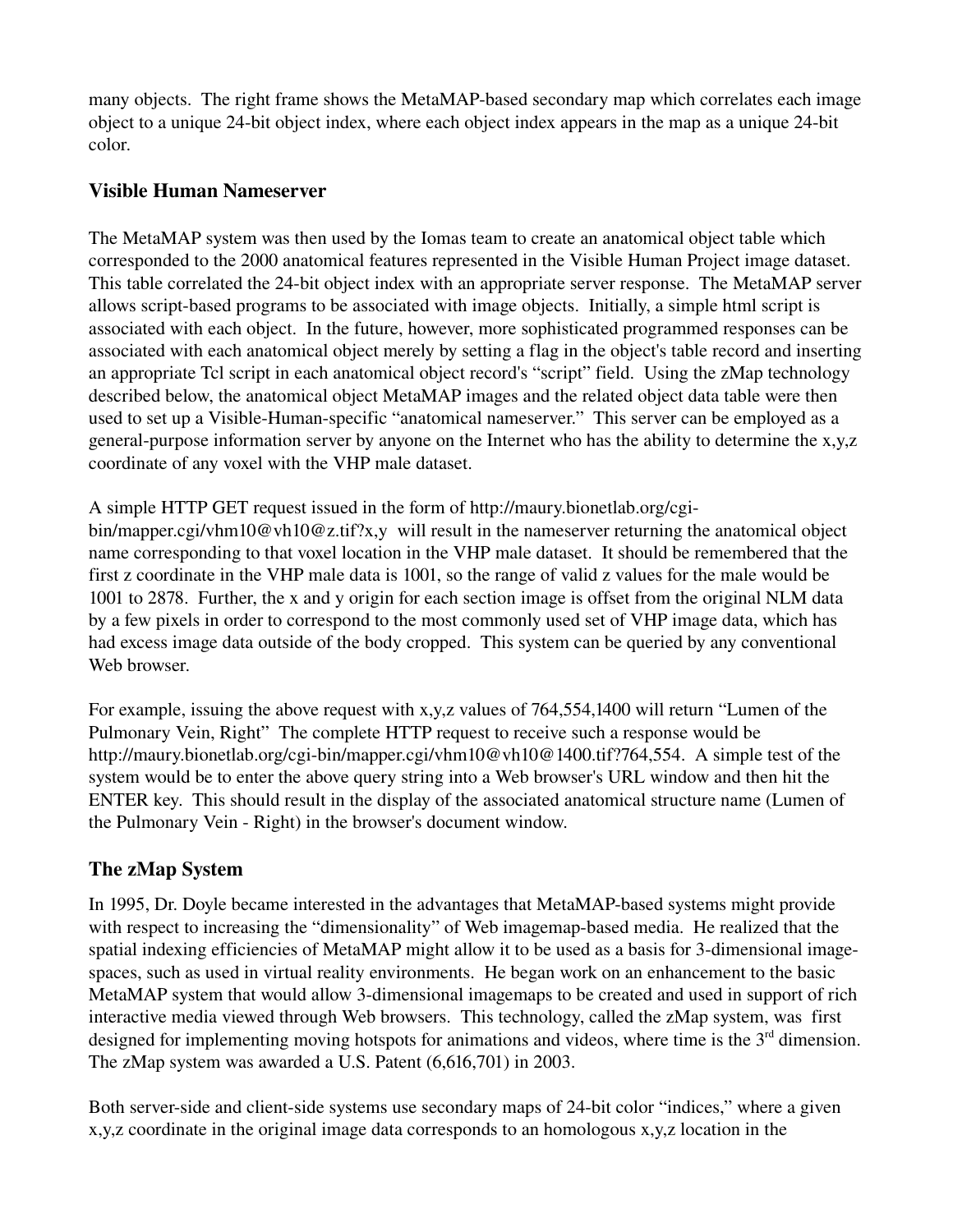secondary "map" of 24-bit voxels. The RGB triplet found at that location in the secondary map then acts as a unique 24-bit object index for the image feature in the original data. The system then performs a database table lookup for that 24-bit index in order to find the related descriptive text information, which may be in the form of HTML code, a URL pointer to a remote Web resource, a Tcl-based serverside script or Tcl-based applet code.

A good illustration of the zMap System in action is the AnatLab system, described below.

## The AnatLab Virtual Anatomy Laboratory

The Web platform, MetaMAP, Anatomy Nameserver, zMap and distributed visualization technologies referred to above have converged in the Iomas Anatlab system. This is a Web-based multidimensional atlas of human anatomical information which presents the user with a direct-manipulation interface to browse through a high-resolution reconstruction of an adult male cadaver. This system is currently in beta-test at the University of Illinois College of Medicine, and has been integrated into the human anatomy courses being taught to first-year medical students, as well as other associated health professions students (physical therapy, etc.).

AnatLab utilizes a Tcl-based anatomical nameserver in conjunction with a zMap-enhanced tclhttpd Web server to allow users with Javascript/Ajax-capable and Flash-capable Web browsers to explore the Visible Human male dataset in an intuitive interactive way. Users can slice through the data from different directions, and interactively query the knowledge base by merely clicking on any structure in



Figure 2: The Iomas AnatLab system integrates tightly with Wikipedia

the section image. The system responds by displaying the name of the anatomical structure and highlighting the extent of the structure on the section image being viewed. If the user clicks on the "more..." link, the system opens up a separate window and displays the corresponding Wikipedia page, to provide textbook-style information and illustrations concerning the anatomical object of interest. As the user clicks on other structures, the system automatically updates the Wikipedia window, tracking the user's progress through the image dataset, and keeping the Wikipedia window in sync with the